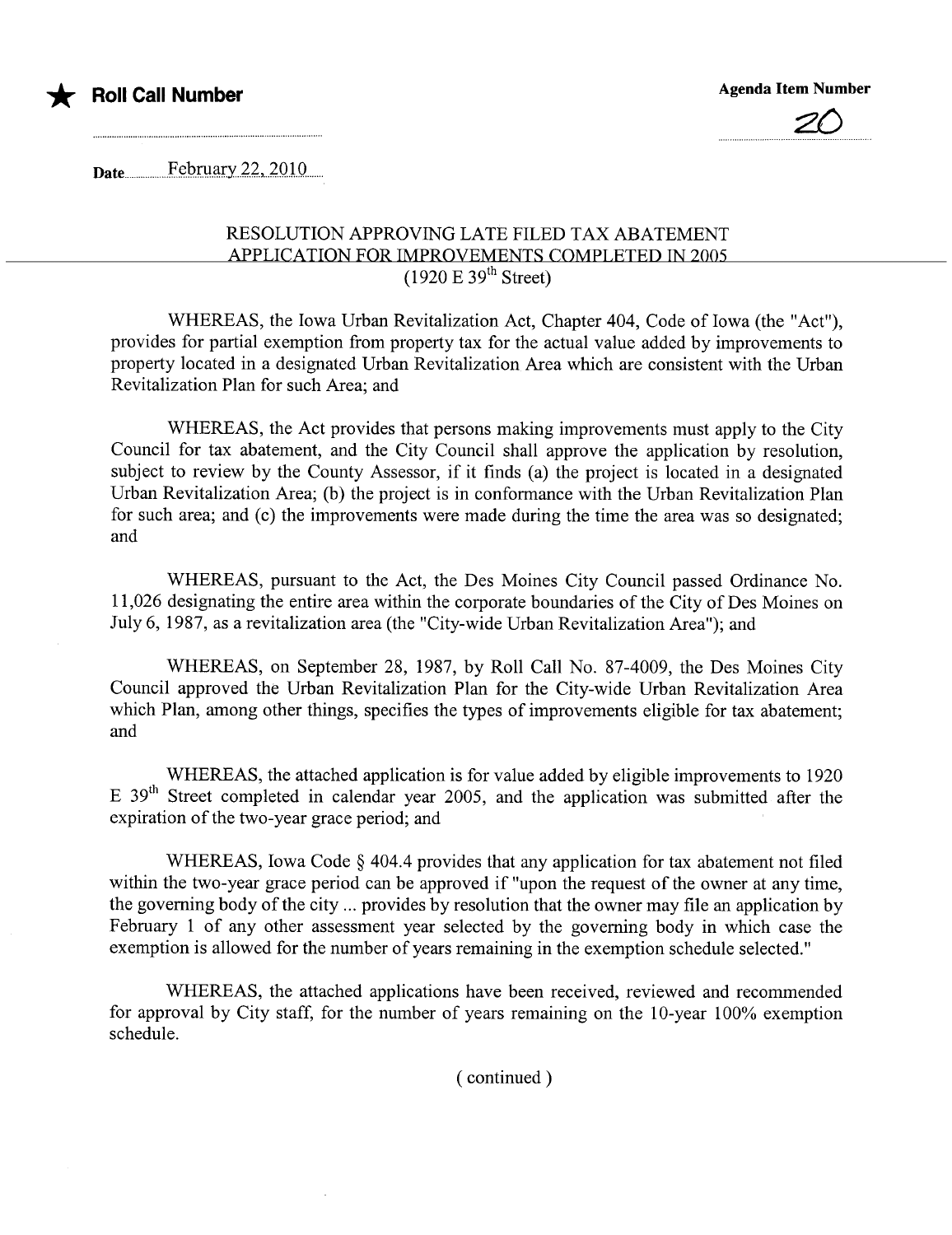

## \* Roll Call Number Agenda Item Number Agenda Item Number



Date...................F.ç.lJ..maiy.4.4.,...4.010.......

-2-

NOW THEREFORE, BE IT RESOLVED, by the City Council of the City of Des Moines, Iowa, as follows'

- 1) The deadline for filing the attached application is hereby extended to February 1, 2010, and the attached application is hereby found to have been fied within the time allowed by such extension.
- 2) The following findings are hereby adopted:
	- a) The attached application is for the value added by improvements to 1920 E  $39<sup>th</sup>$  Street completed in calendar year 2005.
	- b) The application was filed between February 1,2009 and February 1,2010.
	- c) The application is for a project located in the City-wide Urban Revitalization Area; the project is in conformance with the Urban Revitalization Plan for the City-wide Urban Revitalization Area; and the improvements described in the application was made during the time the Area was so designated.
- 3) The application is hereby approved subject to review by the County Assessor under Section 404.5 of the Act, for the number of years remaining on the 10-year 100% exemption schedule selected by the applicant.
- 4) The City Clerk shall forward a certified copy of this resolution and the attached application to the County Assessor.

( Council Communication No. 10- $\bigcirc$  79

MOVED BY to adopt.

| <b>FORM APPROVED:</b><br>Roger K. Brown, Assistant City Attorney |             |             |             |                                                                   |                                                                                                      |  |  |  |
|------------------------------------------------------------------|-------------|-------------|-------------|-------------------------------------------------------------------|------------------------------------------------------------------------------------------------------|--|--|--|
| <b>COUNCIL ACTION</b>                                            | <b>YEAS</b> | <b>NAYS</b> | <b>PASS</b> | <b>ABSENT</b>                                                     | <b>CERTIFICATE</b>                                                                                   |  |  |  |
| <b>COWNIE</b>                                                    |             |             |             |                                                                   |                                                                                                      |  |  |  |
| <b>COLEMAN</b>                                                   |             |             |             |                                                                   | I, DIANE RAUH, City Clerk of said City hereby                                                        |  |  |  |
| <b>GRIESS</b>                                                    |             |             |             |                                                                   | certify that at a meeting of the City Council of<br>said City of Des Moines, held on the above date, |  |  |  |
| <b>HENSLEY</b>                                                   |             |             |             | among other proceedings the above was adopted.                    |                                                                                                      |  |  |  |
| <b>MAHAFFEY</b>                                                  |             |             |             |                                                                   |                                                                                                      |  |  |  |
| <b>MEYER</b>                                                     |             |             |             |                                                                   | IN WITNESS WHEREOF, I have hereunto set my                                                           |  |  |  |
| <b>MOORE</b>                                                     |             |             |             | hand and affixed my seal the day and year first<br>above written. |                                                                                                      |  |  |  |
| <b>TOTAL</b>                                                     |             |             |             |                                                                   |                                                                                                      |  |  |  |
| <b>MOTION CARRIED</b>                                            |             |             |             | <b>APPROVED</b>                                                   |                                                                                                      |  |  |  |
|                                                                  |             |             |             | Mayor                                                             | <b>City Clerk</b>                                                                                    |  |  |  |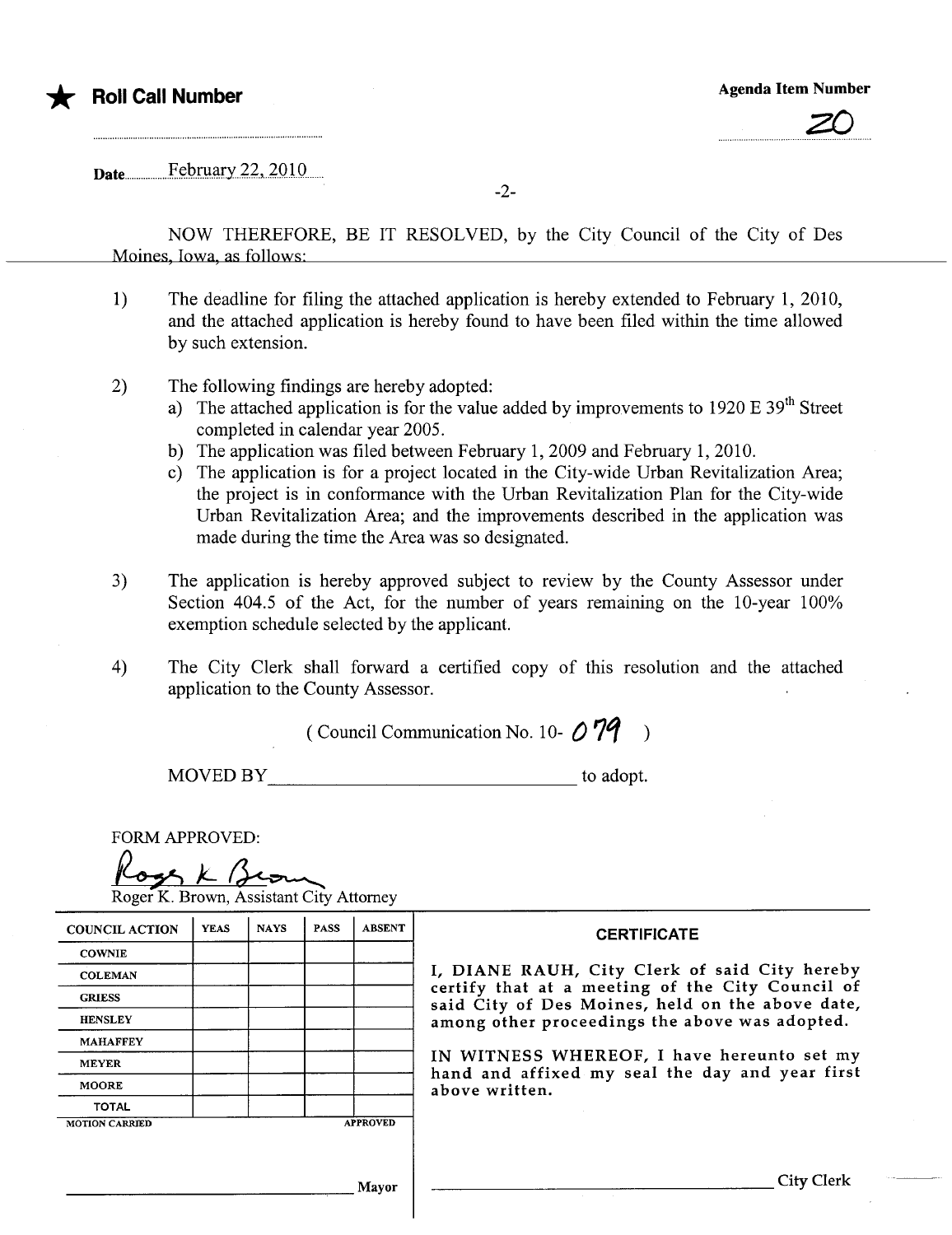A confirmation number will be issued by the City upon receipt of this application. This application is not effective and not be considered properly filed until the confirmation number has been issued.

| 104,08007<br>Date Received:  |  |
|------------------------------|--|
| By: Edona Pack               |  |
|                              |  |
| Confirmation Number 09-00321 |  |

Retain the confirmation as your proof of filing.

| 2009                                                                                                                   | Tax Abatement Application - Des Moines, Iowa                                                                                                                                                                                     |  |  |  |  |  |  |
|------------------------------------------------------------------------------------------------------------------------|----------------------------------------------------------------------------------------------------------------------------------------------------------------------------------------------------------------------------------|--|--|--|--|--|--|
|                                                                                                                        | 50317<br>Address: 1920 E 3907t ST. DES MOVES. IA                                                                                                                                                                                 |  |  |  |  |  |  |
|                                                                                                                        | Legal description:                                                                                                                                                                                                               |  |  |  |  |  |  |
| Property<br>ᄮ<br>Owner                                                                                                 | Polk Co. Assessor's District & Parcel #:<br>parcel #<br>district<br>(Go to: http://www.assess.co.polk.ia.us/)                                                                                                                    |  |  |  |  |  |  |
| <b>Authorized</b><br>Agent                                                                                             | Title holder or contract holder name: KOSANNE<br>WSE                                                                                                                                                                             |  |  |  |  |  |  |
| <b>Info</b>                                                                                                            | Address of owner if different than above:                                                                                                                                                                                        |  |  |  |  |  |  |
|                                                                                                                        | Phone #: (515 ) 577-8854<br><b>Authorized Agent:</b>                                                                                                                                                                             |  |  |  |  |  |  |
| Property<br><b>Use</b><br><b>Classification</b>                                                                        | $\boxtimes$ Residential<br><b>Renter-Occupied?</b><br><b>Owner-Occupied?</b><br>Single Family<br>$\mathbb X$ Single Family<br>Duplex or Triplex<br>Duplex or Triplex<br>Condo or Townhouse<br>Condo or Townhouse<br>Multi-Family |  |  |  |  |  |  |
|                                                                                                                        | Commercial<br>GALAGE<br>Industrial                                                                                                                                                                                               |  |  |  |  |  |  |
| <b>Project Type</b>                                                                                                    | Addition<br>Renovation<br>New structure                                                                                                                                                                                          |  |  |  |  |  |  |
| <b>On City Sewer</b>                                                                                                   | N <sub>0</sub><br>Yes<br>$\blacksquare$                                                                                                                                                                                          |  |  |  |  |  |  |
| <b>Describe</b><br><b>Improvements</b>                                                                                 | Garage 24×24                                                                                                                                                                                                                     |  |  |  |  |  |  |
| Completion<br>Date                                                                                                     | ⊠ Estimated date <sub>△</sub> Actual date<br>month / $year$                                                                                                                                                                      |  |  |  |  |  |  |
|                                                                                                                        | Your improvements will be assessed for tax abatement on Jan. 1, 2009 even if they are<br>partially completed. This assessment will be reflected in your Sept. 2010 tax payment.                                                  |  |  |  |  |  |  |
| Est. Cost of<br><b>Improvements</b>                                                                                    | 000<br>\$                                                                                                                                                                                                                        |  |  |  |  |  |  |
| <b>Abatement</b><br><b>Schedule</b>                                                                                    | ļ4Β<br><b>ΆΑ</b><br>13.<br>See reverse side for schedule information                                                                                                                                                             |  |  |  |  |  |  |
| <b>Tenant</b><br>Information                                                                                           | No T<br>ヿ Yes<br>If project was residential, were there tenants when project started?<br>If "yes", complete "Tenant Relocation" information required on other page of this form.                                                 |  |  |  |  |  |  |
| <b>Mail or return to</b><br>City of Des Moines /<br><b>Permit Center</b><br>602 Robert Ray Dr.<br>Des Moines, IA 50309 | <b>Submitted by</b><br><b>Questions</b><br>I certify these statements are true to the best of<br>Phil Poorman at<br>my knowledge.<br>515-283-4751 or<br>prpoorman@dmgov.org<br>3109<br>Washmura<br>Signature<br>Date             |  |  |  |  |  |  |
|                                                                                                                        | Form Revised: 3/09                                                                                                                                                                                                               |  |  |  |  |  |  |